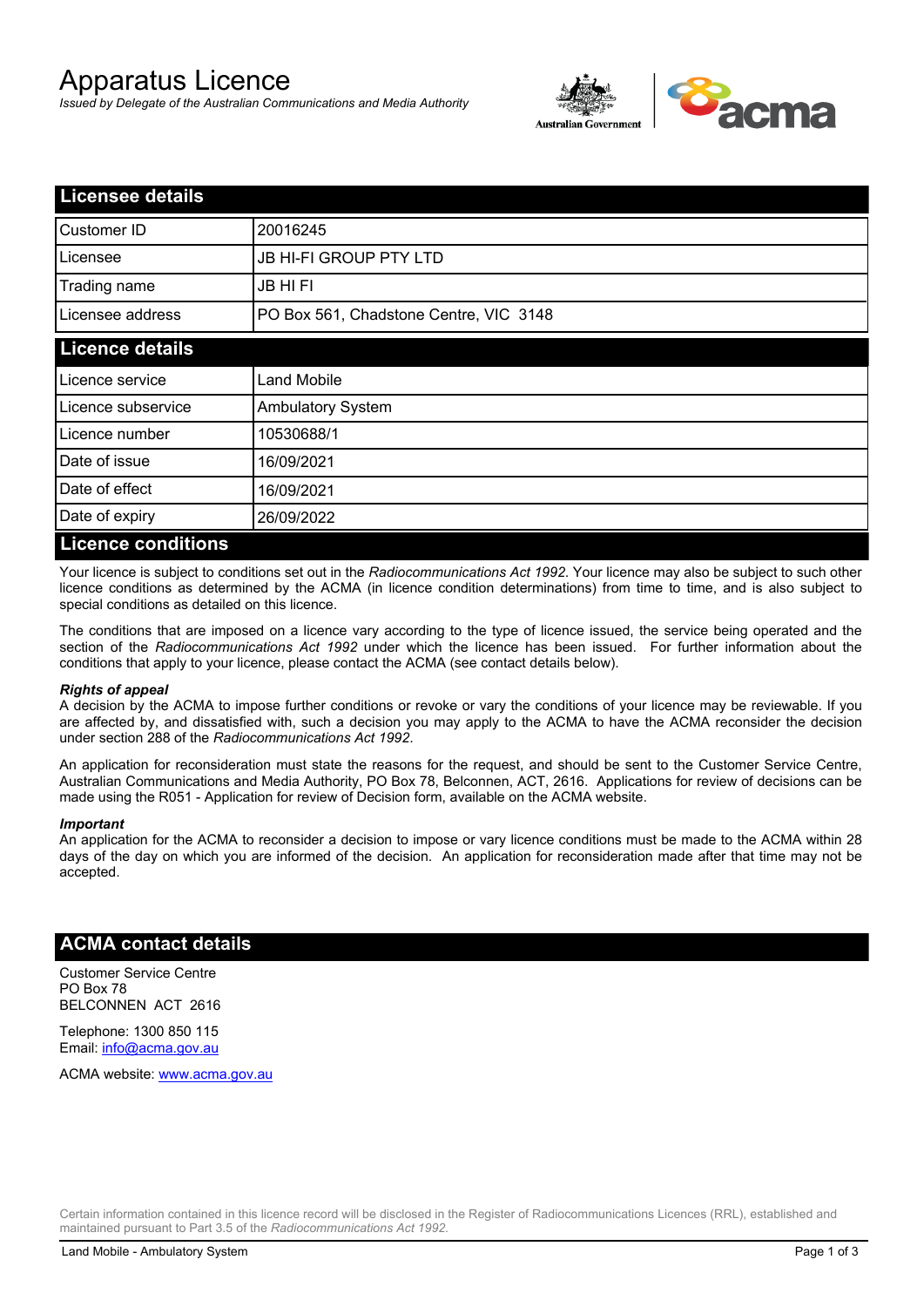## **Advisory Notes applying to licence no.: 10530688/1**

Conditions applicable to the operation of Ambulatory System station(s) authorised under this licence can be found in the Radiocommunications Licence Conditions (Apparatus Licence) Determination and the Radiocommunications Licence Conditions (Land Mobile Licence) Determination. Copies of these determinations are available from the ACMA and from the ACMA home page (www.acma.gov.au).